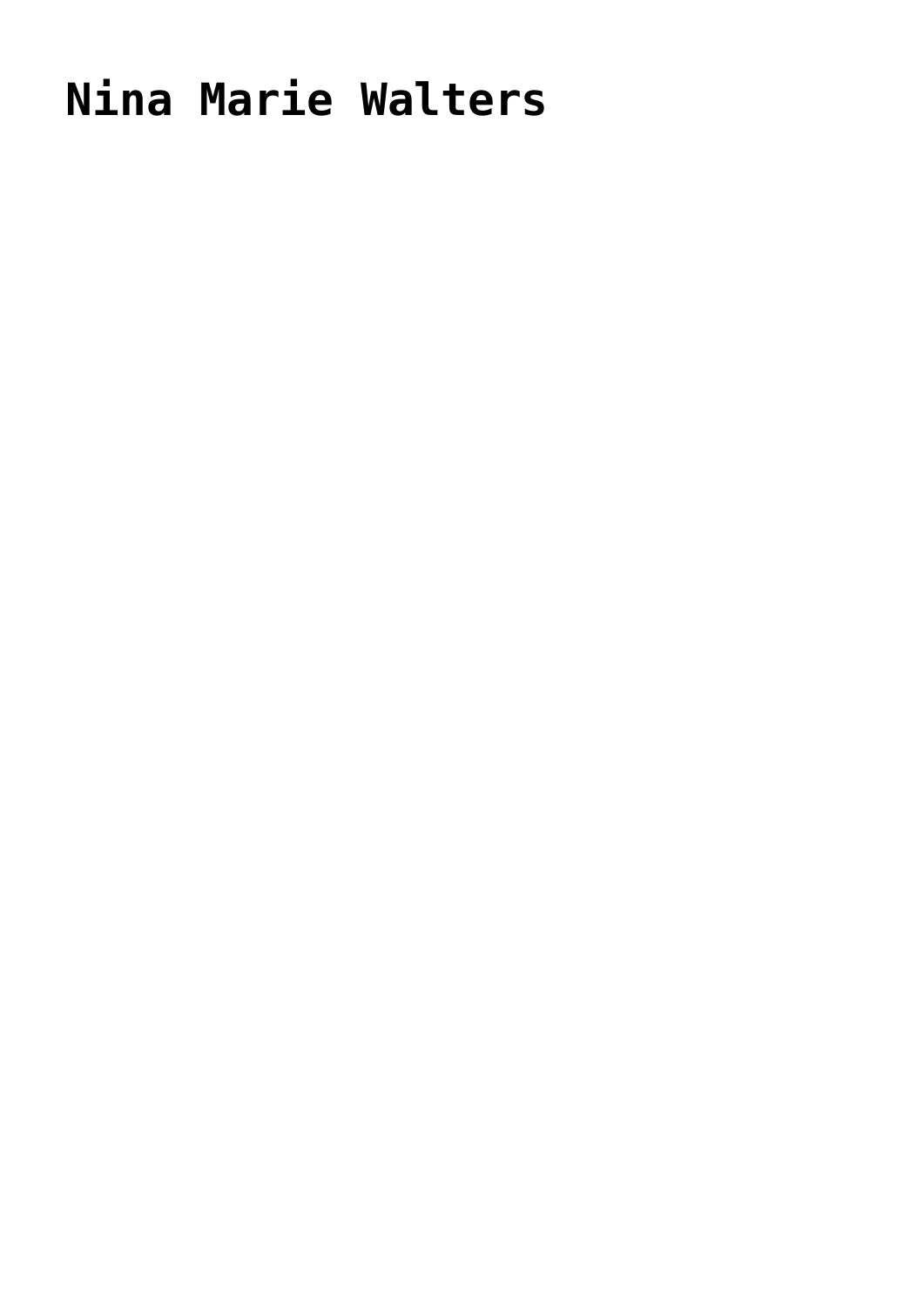

Nina Marie Walters age 88, of Magnolia, Iowa passed away on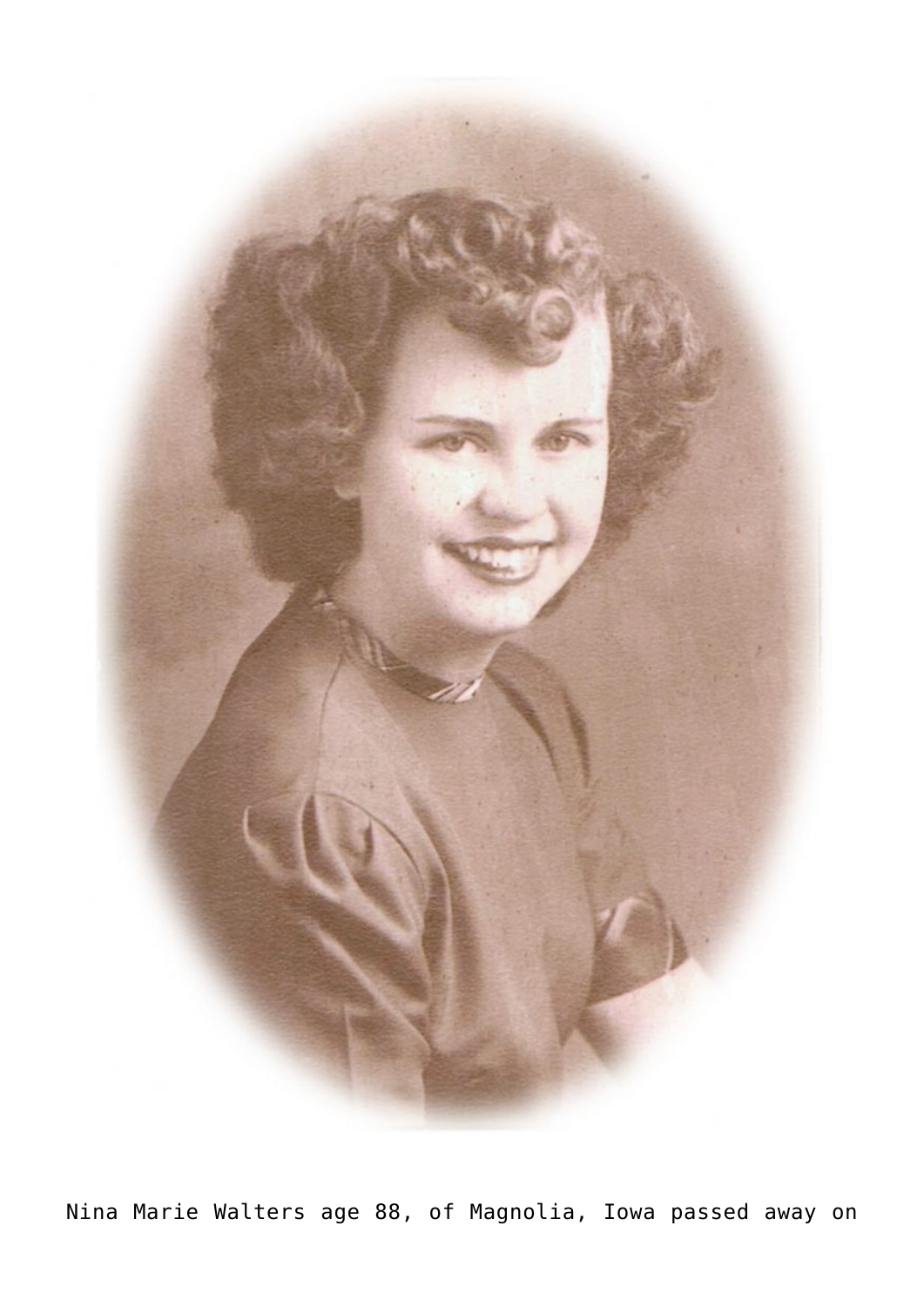Wednesday, June 24, 2020 at Longview Nursing Home in Missouri Valley, Iowa. Nina was born August 16, 1931 in Magnolia, Iowa to Paul E. and Leona M. (DePugh) Weed. She married Kenneth Walters in 1980. Nina worked as a CNA for Harrison County for fifteen years and owned Nina's Place in Magnolia, Iowa for many years. She was a member of the Lutheran Church, Baptized and confirmed in the Zion Lutheran Church in Magnolia, Iowa. Nina enjoyed reading and cooking.

Preceded in death by her parents and husband Kenneth.

Nina is survived by her children Jackie Foland Sieck of Omaha, Nebraska, Roxie Forde of Honey Creek, Iowa, Teri McGill of Omaha, Nebraska, Garry Foland of Underwood, Iowa, nine grandchildren, numerous great grandchildren, step children Les Walters, Nancy Walters, Roseanna Walters, Barb Bergantzel.

Nina's service will be private, for only family and relatives.

In Loving Memory of Nina Marie Walters

Born August 16, 1931 Magnolia, Iowa

Entered Into Rest June 24, 2020 Missouri Valley, Iowa

Celebration of Life Service

Private Family Services Were Held 11:00 a.m. Monday, June 29, 2020 Hennessey Funeral Home Missouri valley, Iowa